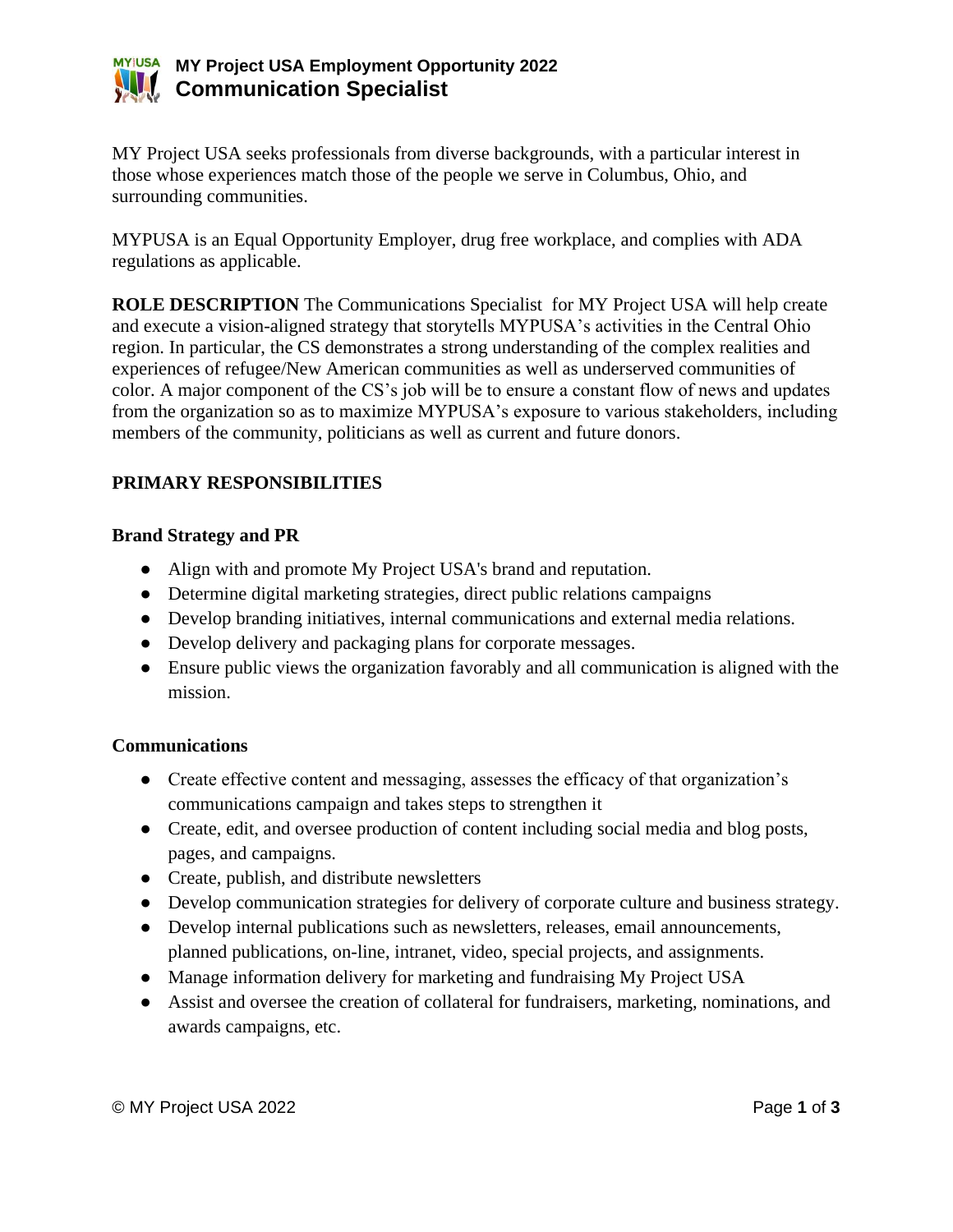

#### **Digital Assets**

- Create and maintain an editorial calendar to create and update digital content such as blog posts and pages
- Curate, optimize, and maintain images, infographics, videos, and other collateral for digital marketing

#### **Marketing**

- Craft headlines and metadata to maximize traffic and click-through ratios
- Create and launch press releases and marketing campaigns.
- Create automated email campaigns for lead funnels, nurturing campaigns, reviews, surveys, etc, as needed.
- Create rich and creative content that is optimized for search engines.

#### **Mentoring and Training**

- Mentor junior staff and assist and train other staff as needed on areas of expertise including systems and digital marketing tools.
- Product training materials and conduct training sessions for social media management, the websites, and other systems as needed.

#### **PRIOR EXPERIENCE & COMPETENCE**

- Comfortable working in a fast-paced environment with shifting priorities and tight deadlines
- Experience of and sensitivity to issues prevalent in refugee and immigrant communities as well as underserved communities of color
- Savvy with various technological platforms and able to learn and adapt to new software
- Ability to utilize social media and other communication platforms as resources for program promotion and recruitment

#### **PERSONAL SKILLS**

- Must possess strong, high quality organizational skills
- Excellent communication skills, both oral and written, detailed orientated
- Ability to gather data, compile information and prepare reports, analyze data
- Consistent passion & drive for leadership and youth engagement

#### **EDUCATION**

A Bachelor's degree is required.

© MY Project USA 2022 Page **2** of **3**